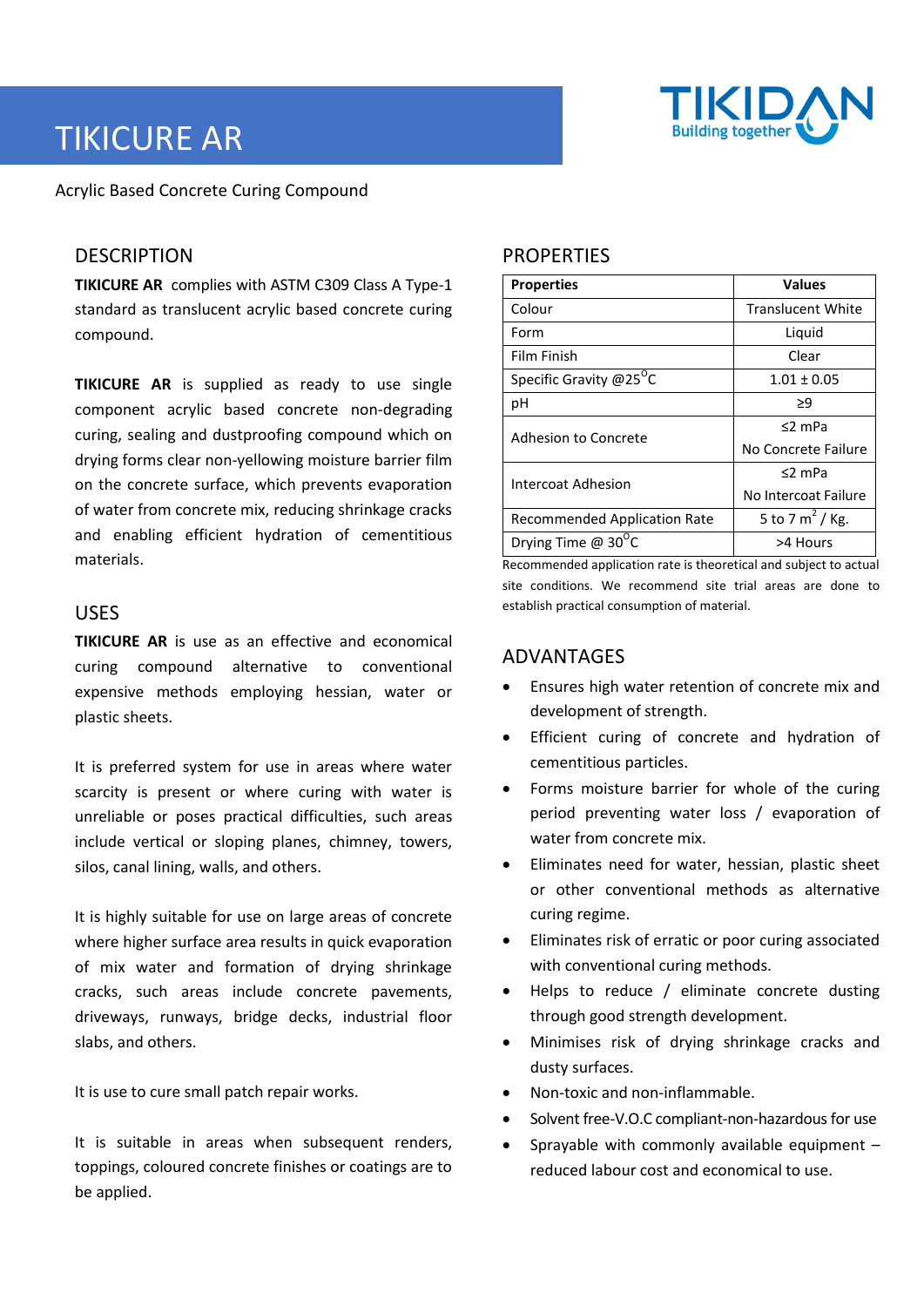

## APPLICATION PROCEDURE

#### SURFACE PREPARATION

Generally no special surface preparation is required before the application of **TIKICURE AR**. However, ensure that concrete surfaces are clean and free from contamination such as dust, oil, grease, organic growth & release agents.

#### APPLICATION INSTRUCTIONS

Gently stir **TIKICURE AR** immediately prior to use to ensure uniformity of the material as applied.

**TIKICURE AR** should be applied on matt dry and stripped concrete surface immediately after the disappearance of water sheen or visible surface water from the concrete surface.

Never apply **TIKICURE AR** when standing water is still present on concrete.

If the concrete exhibits dry spots on its surface in some areas, in such areas, it is recommended to make the surface wet by spraying water before application of **TIKICURE AR.**

Apply **TIKICURE AR** by knapsack sprayer or conventional sprayer used in pest control or horticulture industry  $\omega$  5 to 7m<sup>2</sup>/Kg. uniformly covering the entire surface. The movement of spray nozzle back & forth during application ensures even coverage.

#### LIMITATION

Do not use **TIKICURE AR** in areas where it is exposed to rising / moving water during application or in areas where surfaces remain continuously damp.

Do not use as bond breaker for tilt-up construction.

Although the concrete surfaces treated with **TIKICURE AR** are compatible with subsequent finishes based on water based emulsion paints, cement renders, gypsum plasters, etc., it is always recommended to conduct a adhesion test on trial patch with subsequent finishes to determine absolute suitability.

Protect **TIKICURE AR** from rain or water until it dries hard.

Use of **TIKICURE AR** is not recommended for areas intended for heavy traffic or immersed conditions.

Do not thin the product with water or solvent.

#### CLEANING

Immediately after application, use water for cleaning application tools.

#### SUPPLY

**TIKICURE AR** is supplied in 20 Kg. and 200 Kg. pack sizes.

#### **STORAGE**

**TIKICURE AR** must be stored above 5°C. Store under the shed & protect from extremes of temperature, heat, direct sunlight. The shelf life is 12 months in sealed unopened container.

#### SAFETY PRECAUTIONS

As with all chemical products, care should be taken during use and storage. **TIKICURE AR** is non-toxic and non-flammable. Avoid contact with skin, eys, mouth and food. For further detail, refer to Material Safety Data Sheet